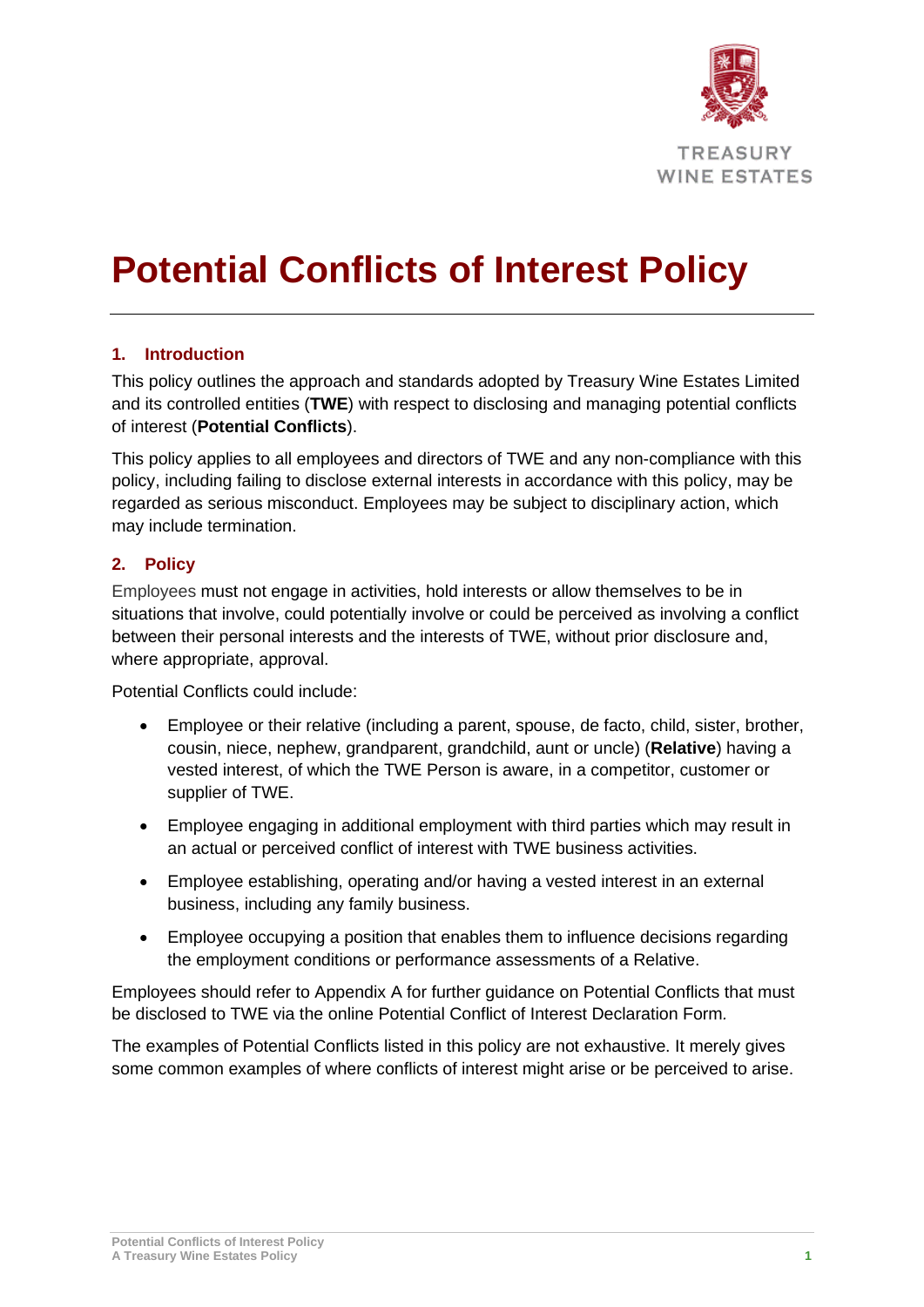#### **Appendix A - Potential Conflict Categories & Disclosure Requirements**

#### **3. Notification process for employees**

Employees are required to declare relevant Potential Conflicts prior to starting the activity or, in the case of prospective employees, during the application and recruitment process. Where a relevant Potential Conflict arises, it must immediately be fully disclosed to the Employee's manager and the Chief Sustainability and External Affairs Officer, via the online Potential Conflict of Interest Declaration Form.

The online Potential Conflict of Interest Declaration Form may be accessed by employees via the Vintranet. For any employee that does not have access to the Vintranet, the following options are available to them for declaring their relevant Potential Conflict:

- 1. Ask their manager or a colleague who has access to the Vintranet to lodge a Potential Conflict of Interest Declaration Form on their behalf.
- 2. Send an email to the Chief Sustainability and External Affairs Officer or Deputy Company Secretary with details of their Potential Conflict (for inclusion in the Potential Conflicts of Interest Register).
- 3. Print off a PDF version of the Potential Conflict of Interest Declaration Form (which may be obtained via any member of the Group Secretarial Team) and complete and return it to the Chief Sustainability and External Affairs Officer or Deputy Company Secretary for inclusion in the Potential Conflicts of Interest Register.

The Chief Sustainability and External Affairs Officer (or their delegate) will inform the employee within 10 business days of any steps that need to be taken to protect TWE's position. Disclosures may be escalated to the relevant Executive Leadership Team member for decision in consultation with the Chief Sustainability and External Affairs Officer and/or Deputy Company Secretary.

#### **4. Outcome of notification by employees**

Potential outcomes may include:

- Employee receiving permission to proceed or continue with the external activity in accordance with relevant TWE policies and employment obligations.
- Employee not receiving permission to proceed with the external activity.
- For existing business activities, employee being required to alter or cease their involvement with the external activity. Employees will usually be provided with a transition period to divest, cease or change their involvement.
- Employee being required to remove themselves from a particular decision making process or business transaction.

In determining the appropriate outcome, TWE will take into account:

- The size of the external activity or interest (from a commercial and/or time commitment perspective).
- Whether the employee plays an 'active' role in the external business activity.
- Whether the activity is in direct competition with TWE (for example, sale of product to TWE customers and/or consumers).
- Whether the employee holds a 'publicly visible' role in the external activity (for example, via media, advertising etc).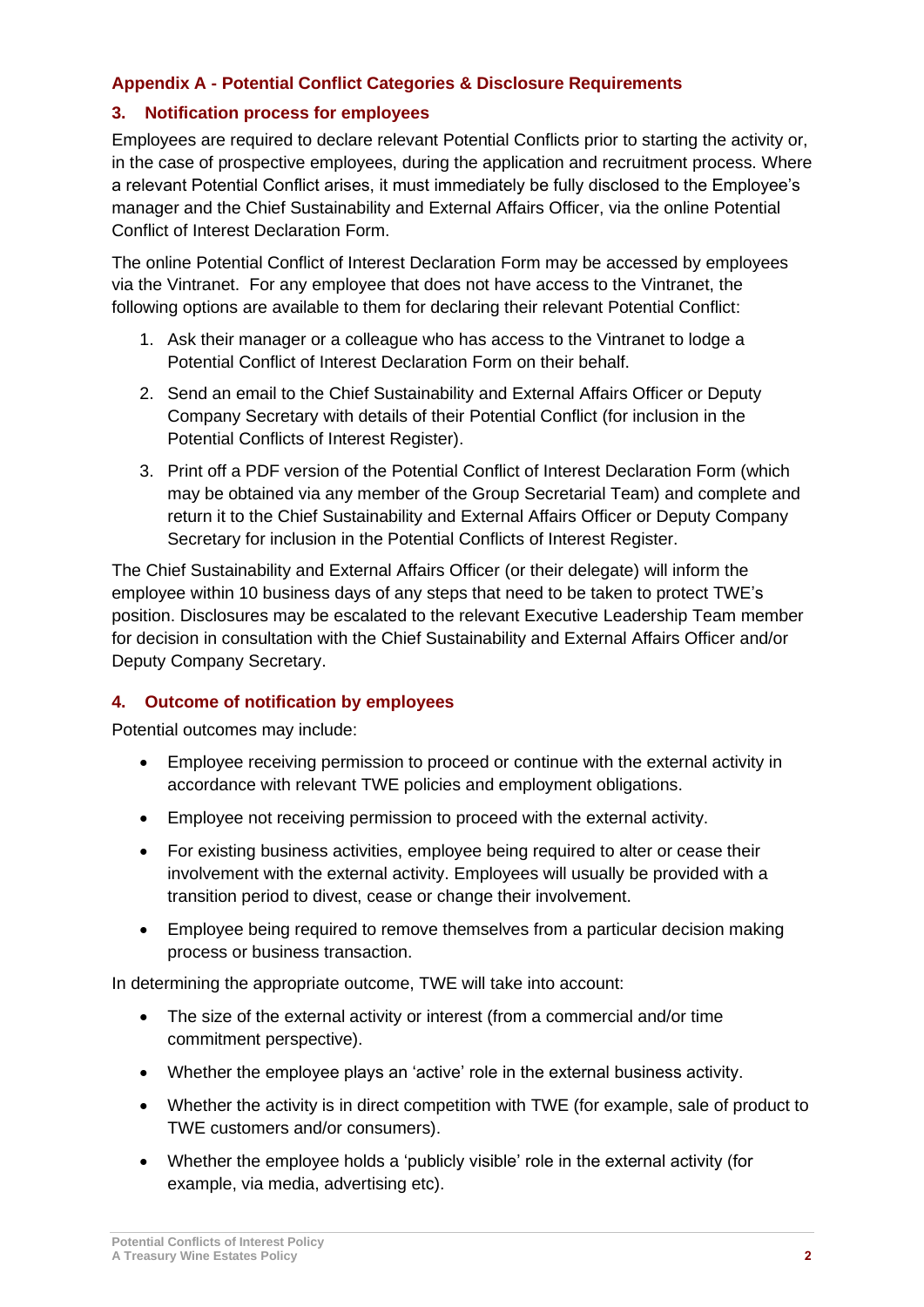## **Appendix A - Potential Conflict Categories & Disclosure Requirements**

- Whether the external activity interferes with the employee's ability to fully and diligently perform their work duties, including the risk of the employee devoting company time and assets to the external activity.
- Whether the employee is in a position where their external interest may benefit (indirectly or directly) because of their role with TWE (for example, influencing contractual outcomes, access to intellectual property or confidential information etc).

Employees who are permitted to proceed or continue with an external business activity must adhere to TWE's confidentiality and employment obligations at all times. Employees are not permitted to use company assets, including equipment, for external business purposes unless specific approval is given by TWE.

## **5. Register**

The Chief Sustainability and External Affairs Officer maintains a Potential Conflicts of Interest Register, in which disclosed Potential Conflicts (and any consequential arrangements with an individual) are recorded. Any potential conflicts occurring amongst the Executive Leadership Team are reported to the Human Resources Committee, with any potential conflicts relating to the CEO submitted for Board approval. The Human Resources Committee also receives reports of any trends identified in all potential conflict of interest disclosures.

## **6. Contact**

If you have any questions in relation to this policy or should you wish to discuss a Potential Conflict, you should contact:

- the Chief Sustainability and External Affairs Officer, Kirsten Gray, by phone on +61 3 8533 3559 or by email: [kirsten.gray@tweglobal.com,](mailto:kirsten.gray@tweglobal.com) or
- the Deputy Company Secretary, Alexandra Lorenzi, by phone on +61 3 8533 3075 or by email: [alex.lorenzi@tweglobal.com.](mailto:alex.lorenzi@tweglobal.com)